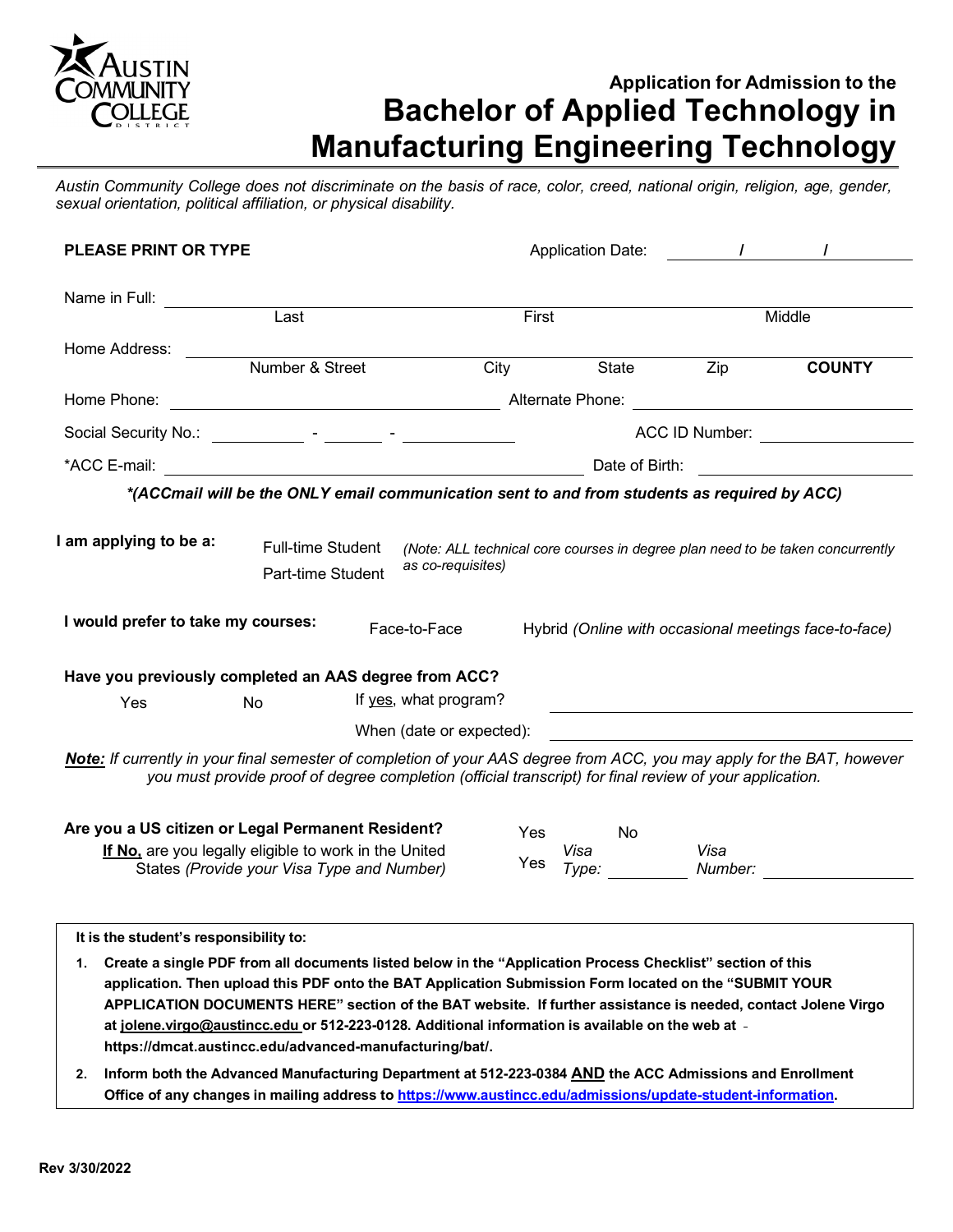### **Provide information concerning college, university, and/or technical school attended other than ACC:**

| Name of Institution | Number of<br>Credits Earned | Degree Completed | Date |  |
|---------------------|-----------------------------|------------------|------|--|
|                     |                             |                  |      |  |
|                     |                             |                  |      |  |
|                     |                             |                  |      |  |
|                     |                             |                  |      |  |

#### **An UNOFFICIAL transcript must be provided with this application. OFFICIAL transcripts must be submitted to ACC Admissions and Enrollment Office before any courses taken outside of ACC can be reviewed or used towards the program.**

This application may not reflect recent program changes. Please access the most up-to-date information on the program's web site https://dmcat.austincc.edu/advanced-manufacturing/bat/.

I hereby certify that the information contained in this application is true and complete to the best of my knowledge, and I have completed all the steps in the application process listed below. I understand that any misrepresentation or falsification of information is cause for denial of admission or expulsion from the College. I understand that the information contained in this application will be read by the faculty and staff of ACC, as appropriate.

I have read and understand that selection for admission is competitive and based on the criteria listed in the "Selection Process" on the website.

**Signature Date**

|                              |             | <b>For Office Use Only</b> |                |                                       |             |                 |
|------------------------------|-------------|----------------------------|----------------|---------------------------------------|-------------|-----------------|
| <b>Application Received:</b> |             | <b>Processed By:</b>       |                |                                       |             |                 |
|                              | <b>Date</b> |                            |                | <b>Print Name and Phone Extension</b> |             |                 |
| Accepted                     |             |                            |                |                                       |             |                 |
| <b>Rejected</b>              |             | <b>STPE Update:</b>        |                | <b>Student advised of status:</b>     |             |                 |
| <b>Reason for rejection</b>  |             | <b>Date</b>                | <b>Initial</b> |                                       | <b>Date</b> | <b>Initials</b> |